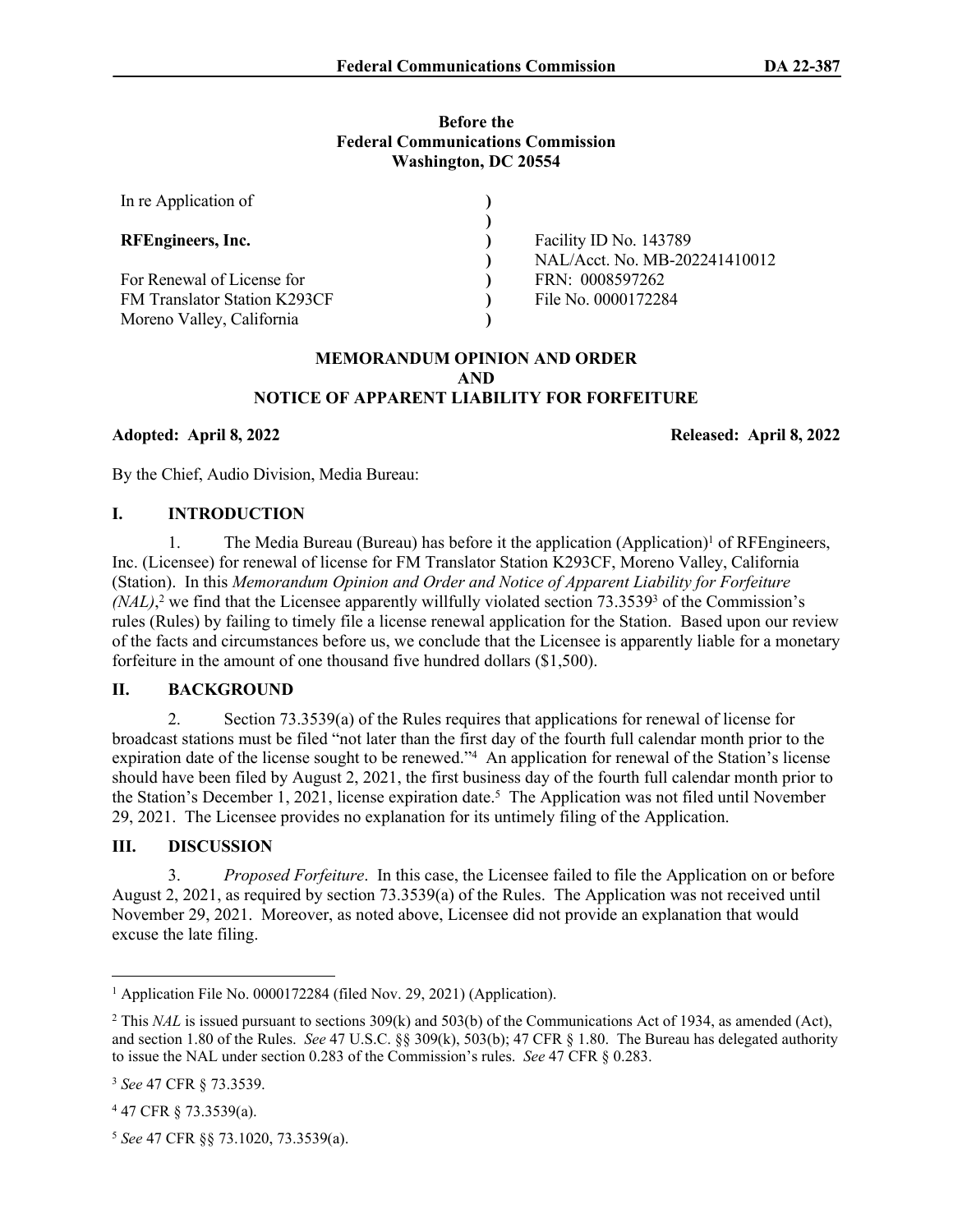4. This *NAL* is issued pursuant to section 503(b)(1)(B) of the Act. Under that provision, a person who is found to have willfully or repeatedly failed to comply with any provision of the Act or any rule, regulation, or order issued by the Commission shall be liable to the United States for a forfeiture penalty.<sup>6</sup> Section 312(f)(1) of the Act defines willful as "the conscious and deliberate commission or omission of [any] act, irrespective of any intent to violate" the law.<sup>7</sup> The legislative history to section 312(f)(1) of the Act clarifies that this definition of willful applies to both sections 312 and 503(b) of the Act,<sup>8</sup> and the Commission has so interpreted the term in the section 503(b) context.<sup>9</sup>

5. The Commission's *Forfeiture Policy Statement* and section 1.80(b)(9) of the Rules establish a base forfeiture amount of \$3,000 for the failure to file a required form.<sup>10</sup> In determining the appropriate forfeiture amount, we may adjust the base amount upward or downward by considering the factors enumerated in section  $503(b)(2)(E)$  of the Act, including "the nature, circumstances, extent and gravity of the violation, and, with respect to the violator, the degree of culpability, any history of prior offenses, ability to pay, and such other matters as justice may require."<sup>11</sup>

6. In this case, the Licensee failed to file a timely renewal application for the Station and has not provided any explanation for its untimely filing. However, the Licensee did file the Application prior to the expiration of the Station's license. Taking into consideration all of the factors required by section 503(b)(2)(E) of the Act and the *Forfeiture Policy Statement*, we will reduce the forfeiture from the base amount to \$1,500 for the failure to file a timely license renewal application because, as a translator, the Station is providing a secondary service.<sup>12</sup>

7. *License Renewal Application.* In evaluating an application for license renewal, the Commission's decision is governed by section  $309(k)$  of the Act.<sup>13</sup> That section provides that if, upon consideration of the application and pleadings, we find that: (1) the station has served the public interest, convenience, and necessity; (2) there have been no serious violations of the Act or the Rules; and (3) there have been no other violations which, taken together, constitute a pattern of abuse, we are to grant the renewal application.<sup>14</sup> If, however, the licensee fails to meet that standard, the Commission may deny the application – after notice and opportunity for a hearing under section  $309(e)$  of the Act – or grant the application "on terms and conditions that are appropriate, including a renewal for a term less than the maximum otherwise permitted."<sup>15</sup>

8. We find that the Licensee's apparent violation of section 73.3539 of the Rules does not present "serious violations" warranting designation for evidentiary hearing. Moreover, we find no

9  *See Southern California Broad. Co.*, Memorandum Opinion and Order, 6 FCC Rcd 4387, 4388, para. 5 (1991), *recon. denied*, Memorandum Opinion and Order, 7 FCC Rcd 3454 (1992).

<sup>10</sup> *See Forfeiture Policy Statement and Amendment of Section 1.80(b) of the Rules to Incorporate the Forfeiture Guidelines*, Report and Order, 12 FCC Rcd 17087, 17113-15 (1997) (*Forfeiture Policy Statement*), *recon. denied*, 15 FCC Rcd 303 (1999); 47 CFR § 1.80(b)(9), note to paragraph (b)(9), Section I.

<sup>11</sup> 47 U.S.C. § 503(b)(2)(E); *see also Forfeiture Policy Statement*, 12 FCC Rcd at 17100; 47 CFR § 1.80(b)(9).

<sup>12</sup> *See, e.g., Pirate Media Group, LLC.*, Memorandum Opinion and Order and Notice of Apparent Liability, 34 FCC Rcd 12280 (MB 2019) (proposing \$1,500 forfeiture for untimely filed renewal application for FM translator station).

<sup>13</sup> 47 U.S.C. § 309(k).

<sup>14</sup> 47 U.S.C. § 309(k)(1).

 $15$  47 U.S.C. §§ 309(k)(2), 309(k)(3).

<sup>6</sup> 47 U.S.C. § 503(b)(1)(B). *See also* 47 CFR § 1.80(a)(1).

 $747$  U.S.C. § 312(f)(1).

<sup>8</sup>  *See* H.R. Rep. No. 97-765, 97th Cong. 2d Sess. 51 (1982).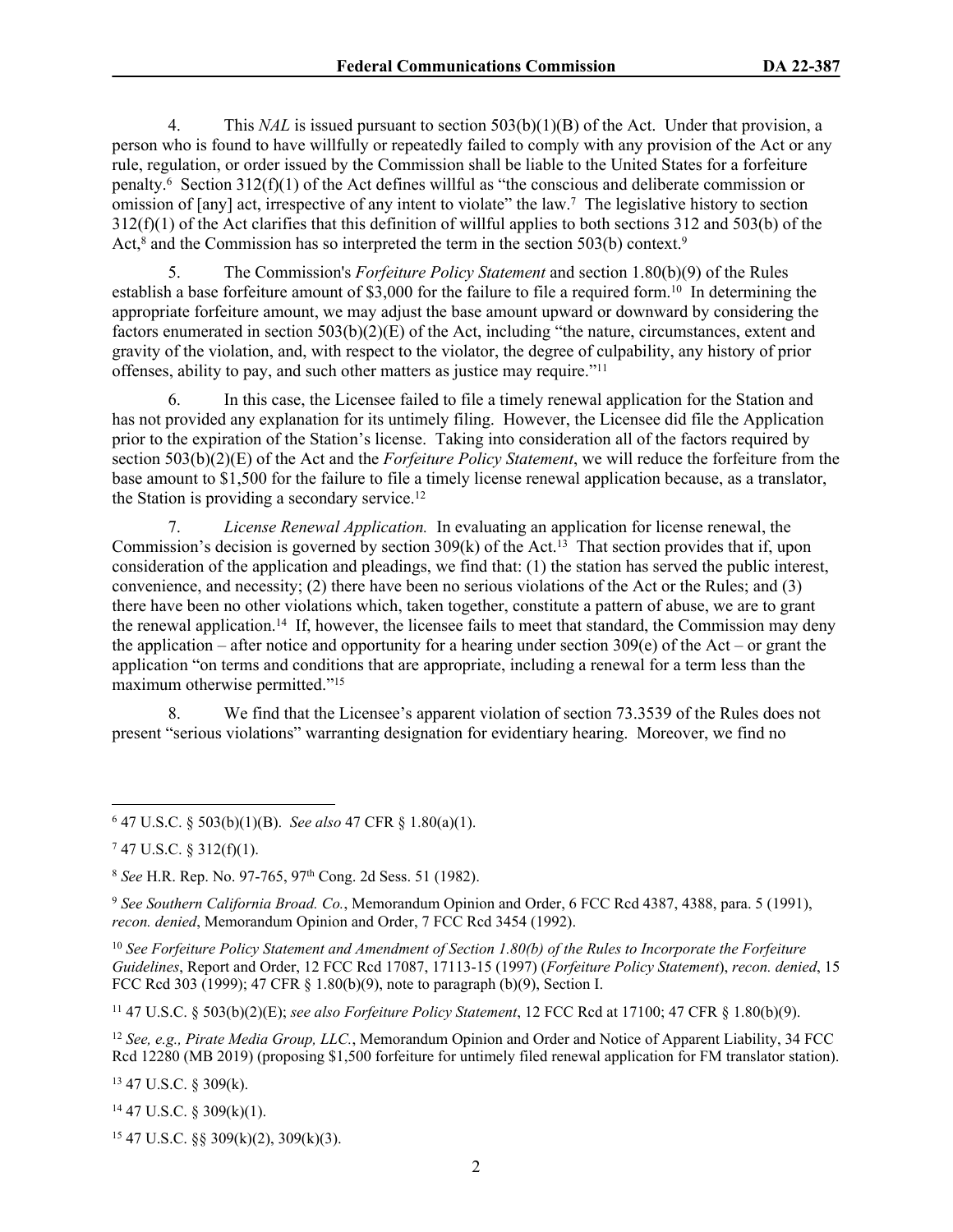evidence of violations that, when considered together, constitute a pattern of abuse.<sup>16</sup> Further, based on our review of the Application, we find that the Station served the public interest, convenience, and necessity during the subject license term. We will therefore grant the Application by separate action upon the conclusion of this forfeiture proceeding if there are no issues other than the apparent violation that would preclude grant of the Application.

# **IV. ORDERING CLAUSES**

9. Accordingly, **IT IS ORDERED**, pursuant to section 503(b) of the Communications Act of 1934, as amended, and section 1.80 of the Commission's rules,17 that RFEngineers, Inc., is hereby **NOTIFIED** of its **APPARENT LIABILITY FOR FORFEITURE** in the amount of one thousand five hundred dollars (\$1,500) for its apparent willful violation of section 73.3539 of the Commission's rules.<sup>18</sup>

10. **IT IS FURTHER ORDERED**, pursuant to section 1.80 of the Commission's rules, that, within thirty (30) days of the release date of this Notice of Apparent Liability, RFEngineers, Inc. **SHALL PAY** the full amount of the proposed forfeiture or **SHALL FILE** a written statement seeking reduction or cancellation of the proposed forfeiture.

11. Payment of the forfeiture must be made by credit card, ACH (Automated Clearing House) debit from a bank account using CORES (the Commission's online payment system),<sup>19</sup> or by wire transfer. Payments by check or money order to pay a forfeiture are no longer accepted. Below are instructions that payors should follow based on the form of payment selected:<sup>20</sup>

- Payment by wire transfer must be made to ABA Number 021030004, receiving bank TREAS/NYC, and Account Number 27000001. A completed Form 159 must be faxed to the Federal Communications Commission at 202-418-2843 or e-mailed to [RROGWireFaxes@fcc.gov](mailto:RROGWireFaxes@fcc.gov) on the same business day the wire transfer is initiated. Failure to provide all required information in Form 159 may result in payment not being recognized as having been received. When completing FCC Form 159, enter the Account Number in block number 23A (call sign/other ID), enter the letters "FORF" in block number 24A (payment type code), and enter in block number 11 the  $FRN(s)$  captioned above (Payor  $FRN$ ).<sup>21</sup> For additional detail and wire transfer instructions, go to [https://www.fcc.gov/licensing](https://www.fcc.gov/licensing-databases/fees/wire-transfer)[databases/fees/wire-transfer.](https://www.fcc.gov/licensing-databases/fees/wire-transfer)
- Payment by credit card must be made by using the Commission's Registration System (CORES) at<https://apps.fcc.gov/cores/userLogin.do>. To pay by credit card, log-in using the FCC Username associated to the FRN captioned above. If payment must be split across FRNs, complete this process for each FRN. Next, select "Manage Existing FRNs | FRN Financial | Bills & Fees" from the CORES Menu, then select FRN Financial and the

<sup>17</sup> 47 U.S.C. § 503(b); 47 CFR § 1.80.

<sup>18</sup> 47 CFR § 73.3539.

<sup>&</sup>lt;sup>16</sup> For example, we do not find here that the Licensee's Station operation "was conducted in an exceedingly careless, inept and negligent manner and that the licensee is either incapable of correcting or unwilling to correct the operating deficiencies." *See Heart of the Black Hills Stations*, Decision, 32 FCC 2d 196, 198, para. 6 (1971). Nor do we find on the record here that "the number, nature and extent" of the violations indicate that "the licensee cannot be relied upon to operate [the station] in the future in accordance with the requirements of its licenses and the Commission's Rules." *Id.* at 200, para. 11. *See also Center for Study and Application of Black Econ. Dev.*, Hearing Designation Order, 6 FCC Rcd 4622 (1991); *Calvary Educ. Broad. Network, Inc*., Hearing Designation Order, 7 FCC Rcd 4037 (1992).

<sup>&</sup>lt;sup>19</sup> Payments made using CORES do not require the submission of an FCC Form 159.

<sup>&</sup>lt;sup>20</sup> For questions regarding payment procedures, please contact the Financial Operations Group Help Desk by phone at  $1-877-480-3201$  (option #6), or by e-mail at  $ARINQUIRIES@$ fcc.gov.

<sup>&</sup>lt;sup>21</sup> Instructions for completing the form may be obtained at<https://www.fcc.gov/Forms/Form159/159.pdf>.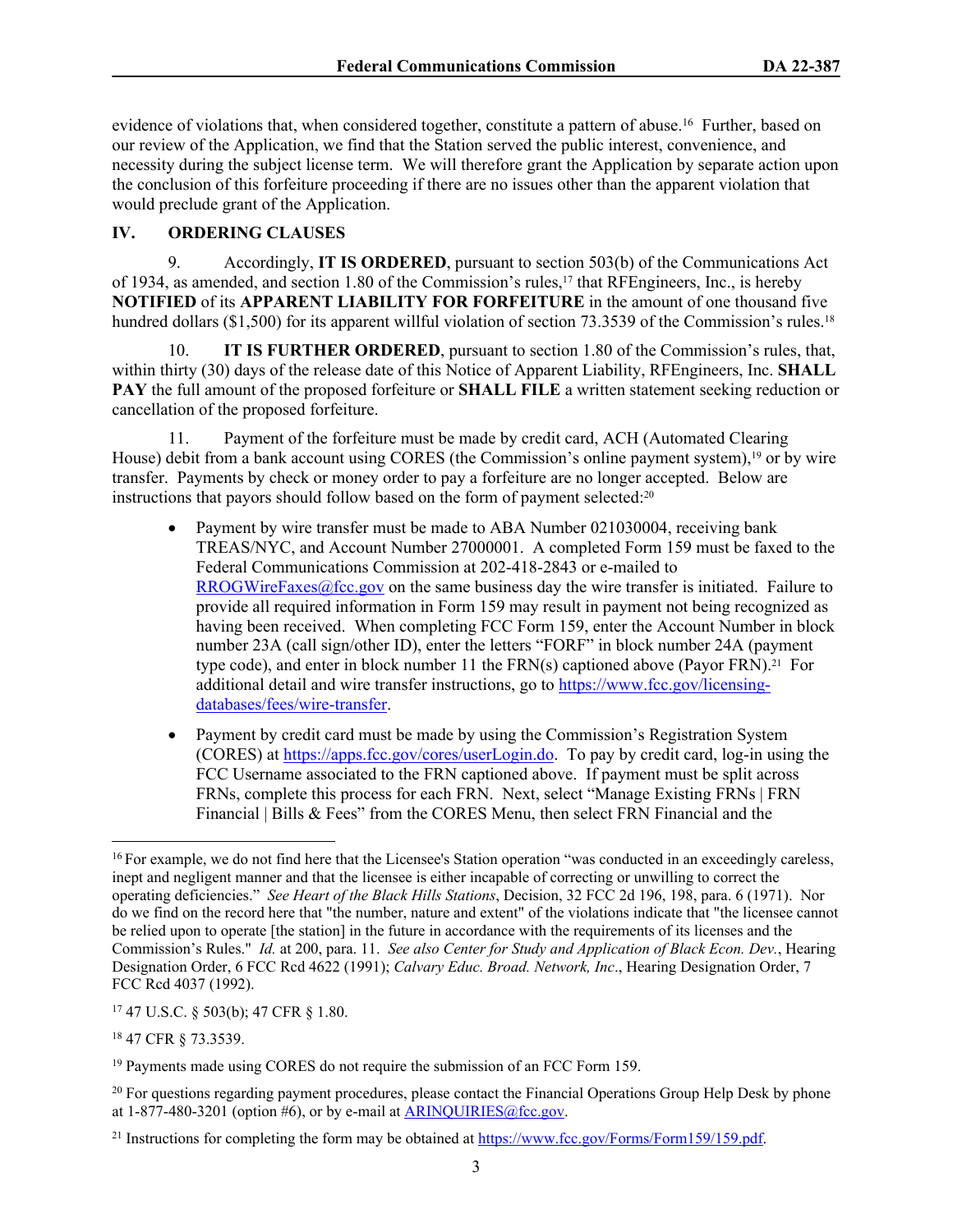view/make payments option next to the FRN. Select the "Open Bills" tab and find the bill number associated with the NAL/Acct. No. The bill number is the NAL Acct. No. (e.g., NAL/Acct. No. 1912345678 would be associated with FCC Bill Number 1912345678). After selecting the bill for payment, choose the "Pay by Credit Card" option. Please note that there is a \$24,999.99 limit on credit card transactions.

 Payment by ACH must be made by using the Commission's Registration System (CORES) at [https://apps.fcc.gov/cores/paymentFrnLogin.do.](https://apps.fcc.gov/cores/paymentFrnLogin.do) To pay by ACH, log in using the FRN captioned above. If payment must be split across FRNs, complete this process for each FRN. Next, select "Manage Existing FRNs | FRN Financial | Bills & Fees" on the CORES Menu, then select FRN Financial and the view/make payments option next to the FRN. Select the "Open Bills" tab and find the bill number associated with the NAL/Acct. No. The bill number is the NAL/Acct. No. (e.g., NAL/Acct. No. 1912345678 would be associated with FCC Bill Number 1912345678). Finally, choose the "Pay from Bank Account" option. Please contact the appropriate financial institution to confirm the correct Routing Number and the correct account number from which payment will be made and verify with that financial institution that the designated account has authorization to accept ACH transactions.

12. Any request for making full payment over time under an installment plan should be sent to: Associate Managing Director—Financial Operations, Federal Communications Commission, 45 L Street, N.E., Washington, DC 20554.22 Questions regarding payment procedures should be directed to the Financial Operations Group Help Desk by phone, 1-877-480-3201 (option #6), or by e-mail, [ARINQUIRIES@fcc.gov](mailto:ARINQUIRIES@fcc.gov).

13. Any written response seeking reduction or cancellation of the proposed forfeiture must include a detailed factual statement supported by appropriate documentation and affidavits pursuant to sections 1.16 and 1.80(g)(3) of the Commission's rules.<sup>23</sup> The written response must be filed with the Office of the Secretary, Federal Communications Commission, 45 L Street NE, Washington DC 20554, ATTN: Albert Shuldiner, Chief, Audio Division, Media Bureau, and **MUST INCLUDE** the NAL/Acct. No. referenced above. Filings can be sent by commercial overnight courier, or by first-class or overnight U.S. Postal Service mail. All filings must be addressed to the Commission's Secretary, Office of the Secretary, Federal Communications Commission.<sup>24</sup> A courtesy copy emailed to [Alexander.Sanjenis@fcc.gov](mailto:Alexander.Sanjenis@fcc.gov) will assist in processing the response.

- Commercial overnight mail (other than U.S. Postal Service Express Mail and Priority Mail) must be sent to 9050 Junction Drive, Annapolis Junction, MD 20701.
- Postal Service first-class, Express, and Priority mail must be addressed to 45 L Street, NE, Washington, DC 20554.

14. The Commission will not consider reducing or canceling a forfeiture in response to a claim of inability to pay unless the respondent submits: (1) federal tax returns for the most recent threeyear period; (2) financial statements prepared according to generally accepted accounting practices (GAAP); or (3) some other reliable and objective documentation that accurately reflects the respondent's current financial status. Any claim of inability to pay must specifically identify the basis for the claim by reference to the financial documentation submitted. Inability to pay, however, is only one of several factors that the Commission will consider in determining the appropriate forfeiture, and we have discretion to not reduce or cancel the forfeiture if other prongs of section § 503(b)(2)(E) of the

<sup>22</sup> *See* 47 CFR § 1.1914.

<sup>23</sup> 47 CFR §§ 1.16 and 1.80(g)(3).

<sup>&</sup>lt;sup>24</sup> Effective March 19, 2020, and until further notice, the Commission no longer accepts any hand or messenger delivered filings. This is a temporary measure taken to help protect the health and safety of individuals, and to mitigate the transmission of COVID-19. *See FCC Announces Closure of FCC Headquarters Open Window and Change in Hand-Delivery Filing*, Public Notice, 35 FCC Rcd 2788 (2020).